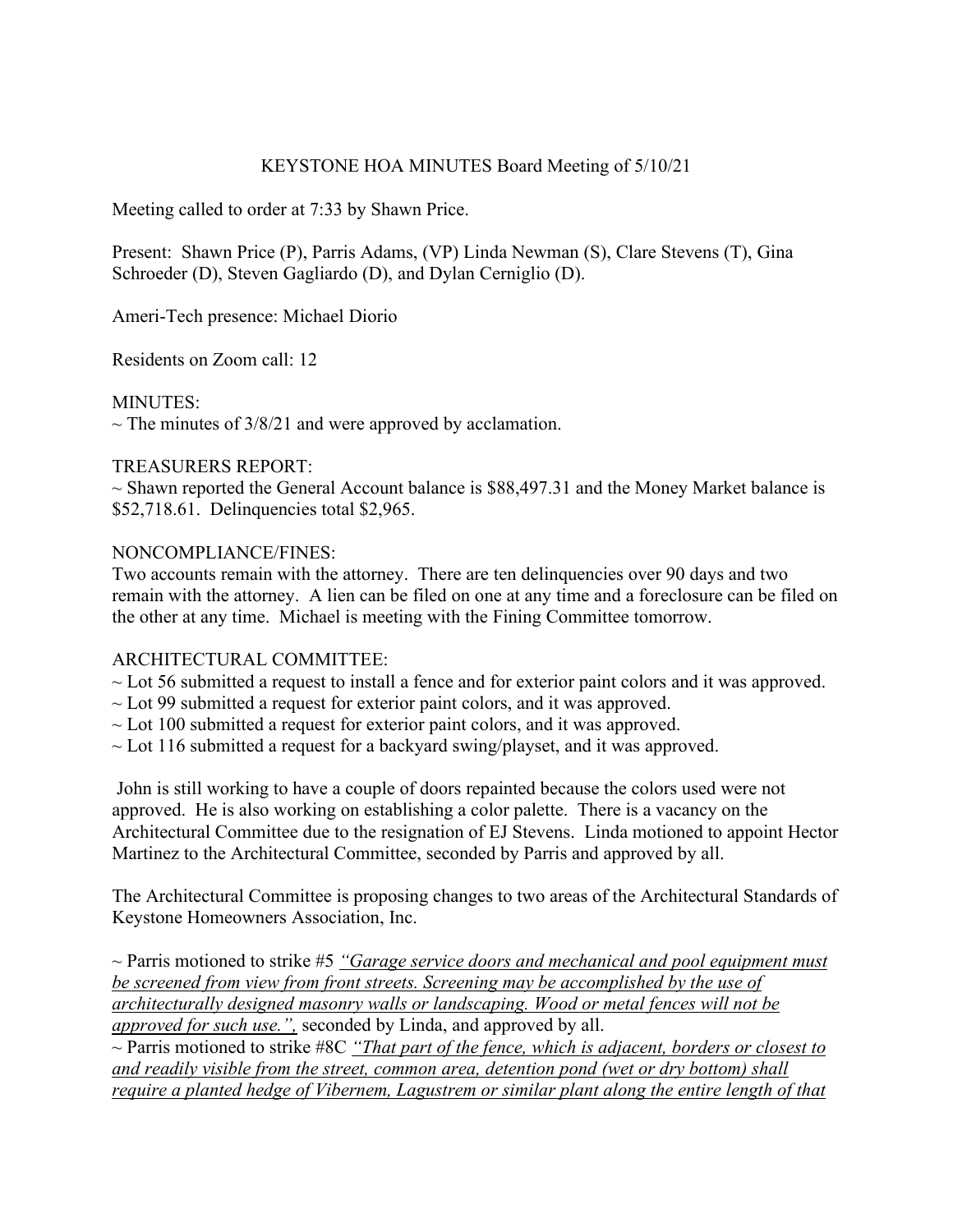*part of the fence. Hedge plants shall be planted three (3) feet on center and shall be at least three (3) feet high when planted and maintained at a height not to exceed six (6) feet. The purpose is to screen the fence from view in all areas where it may be viewed by the general public or an adjacent property owner.",* seconded by Gina and approved by all.

### MANAGER'S REPORT:

 $\sim$  The monthly inspections were completed on April 8<sup>th</sup> and April 26<sup>th</sup>. Letters were sent for 78 violations. Clare asked about the growing number of garbage cans left in front of garage doors or on the side of homes. Michael will send out notices on his next inspection stating they need to be kept in the garage or hidden from view.

# OLD BUSINESS:

 $\sim$  Bob Hugenschmit will be back out this week to give us a bid for the pond erosion.

 $\sim$  We have obtained Bill Brown of Maintenance Pros of Tampa to put up our Christmas lights for \$100 and take them down for \$100. Parris asked Michael to obtain something from him in writing. Parris asked about budgeting money to replace broken light strands. Shawn said we have budgeted \$1,200 for decorations.

 $\sim$  Parris discussed replacing mailboxes in the community. She asked about hiring a company to replace all of them at the same time and how we would handle the cost. Parris asked Clare for her opinion and Clare felt it was a good idea and would keep an orderly look to our community. As wood costs are soaring and there is a shortage, Parris suggested a complete change away from wood. Gina recommended having the Architectural Committee come up with options for the Board to consider. Parris invited everyone to come to the table with their suggestions in order to make a proper decision. Once the Architectural Committee comes up with recommendations, it was suggested they be included in the mailing for our annual meeting in November. Linda mentioned Creative Mailbox and Sign Designs in Tampa and Shawn suggested driving through different neighborhoods to see mailboxes you might like.

#### NEW BUSINESS:

 $\sim$  A portion of the wall on East Lake is sinking. Shawn knows someone who deals with structural issues. He will ask him what it would cost to stabilize the wall. Michael will also ask Bob Hugenschmit for his recommendation.

 $\sim$  The Board addressed the violations on Lot 64. It was agreed they need to be taken care of and if they have not been remedied by the next inspection, it will be turned over to the Fining Committee.

 $\sim$  There is an ongoing problem with cars parking on the street. Justin Buis, a Clearwater Police officer, said parking on the street is only enforceable by the sheriff if you are not parked legally. This includes parking the wrong way on the street and blocking the sidewalk. Deputy Martinez is the contact person for the Pinellas County community policing unit. We asked Officer Buis whether it would be legally binding if we added to our HOA no more than two-hour parking, parking on one side of the street only, and no overnight parking and he said it would. Our police officers would be exempt per government rule. No one is to park in or around their vehicles. No definitive decision has been made at this time. Gina asked if it is possible to extend her driveway. John Donnelley said he asked to extend his ten years ago and was denied. Shawn recommended the Architectural Committee investigate options, if possible. Any changes to existing driveways would have to be approved by the Architectural Committee.